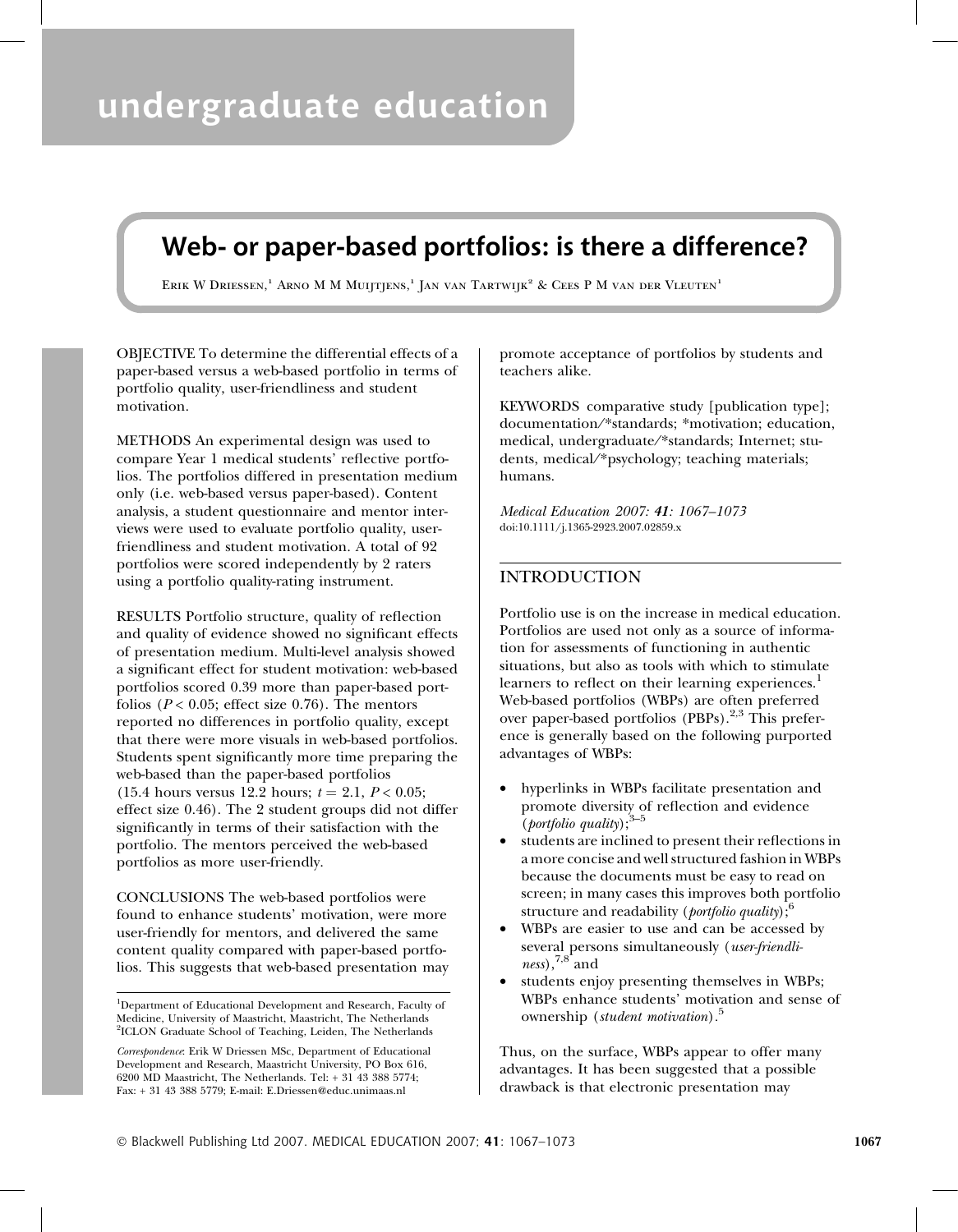# **Overview**

# What is already known on this subject

Portfolios can provide information about functioning in authentic situations and stimulate reflection on learning experiences. Presumed advantages of web-based over paper-based portfolios are: greater diversity of presentation modalities; greater ease of use; better organisation and structure of content, and enhanced student motivation.

# What this study adds

A comparison between a web-based and a paper-based version of the same reflective portfolio showed that the web-based portfolio enhanced student motivation, improved ease of use for mentors and delivered a quality of content equal to that of the paper-based portfolio.

## Suggestions for further research

We recommend a similar comparison study of portfolios aimed at assessing residents' clinical competence.

diminish depth of reflection<sup>5</sup> because it may deflect students' attention from content to form. So far, however, there is little evidence to substantiate either the positive or the negative claims. What evidence is available is mostly confined to descriptions of individual portfolios or different types of portfolios,  $2,9$ and measurements of students' and⁄ or teachers' satisfaction with WBPs.<sup>7,10</sup>

Usage of WBPs suffers from a problem, pinpointed by  $Cook<sub>1</sub><sup>11</sup>$  which is encountered with many computer applications in medical education: '...evidence supporting the use of these [web-based learning] tools is scant and often lags far behind technology, and there are some who fear that fascination with technology may outstrip actual learning gains.' As  $\mathrm{Cook}^{11}$  suggested, '...the time has come for hypothesis-driven comparative research in CBL and WBL (i.e. in computer-based and web-based learning). In view of the growing popularity of WBPs in medical education and elsewhere, it is high time that we gathered some sound empirical evidence that can

either support or refute claims that electronic portfolios offer added value compared with paper portfolios. The study we present in this paper was performed to gather such evidence. The key question of the study was: what are the differential effects of a WBP versus a PBP regarding portfolio quality, user-friendliness and student motivation?

# **METHODS**

# Design

We used an experimental design to compare WBPs and PBPs prepared by Year 1 medical students. The portfolios differed only in terms of the medium used (i.e. they were either web- or paper-based). Content, purpose and procedure were identical. We compared the WBP with the PBP format on portfolio quality, user-friendliness and student motivation.

# Context

In the 6-year undergraduate medical curriculum at Maastricht University, the Netherlands, the learning environment in Year 1 is characterised by the use of authentic and real (patient) cases. The students in Year 1 use a portfolio to foster the development of their reflective skills. The design of this portfolio was based on experiences with portfolios described in the medical education literature and elsewhere.<sup>12</sup> Over the 4-year period since the introduction of this portfolio, we have refined the portfolio design guided by portfolio research conducted inside and outside our medical school.<sup>1,13</sup>

The WBP and PBP compared in this study include the same 3 components:

- written self-assessments of the student's personal development in 4 professional roles and the learning goals derived from these self-assessments, which are used to guide the student's ongoing development in these roles;
- evidence (artefacts, evaluations, etc.) underpinning the self-assessments, and
- feedback on the first 2 parts of the portfolio from the student's personal mentor.

The students have at least 2 one-to-one meetings with their personal mentor per year to discuss their portfolios. The mentor evaluates the student's reflective skills, as demonstrated in the portfolio, and suggests how these might be improved. This feedback is included in the portfolio.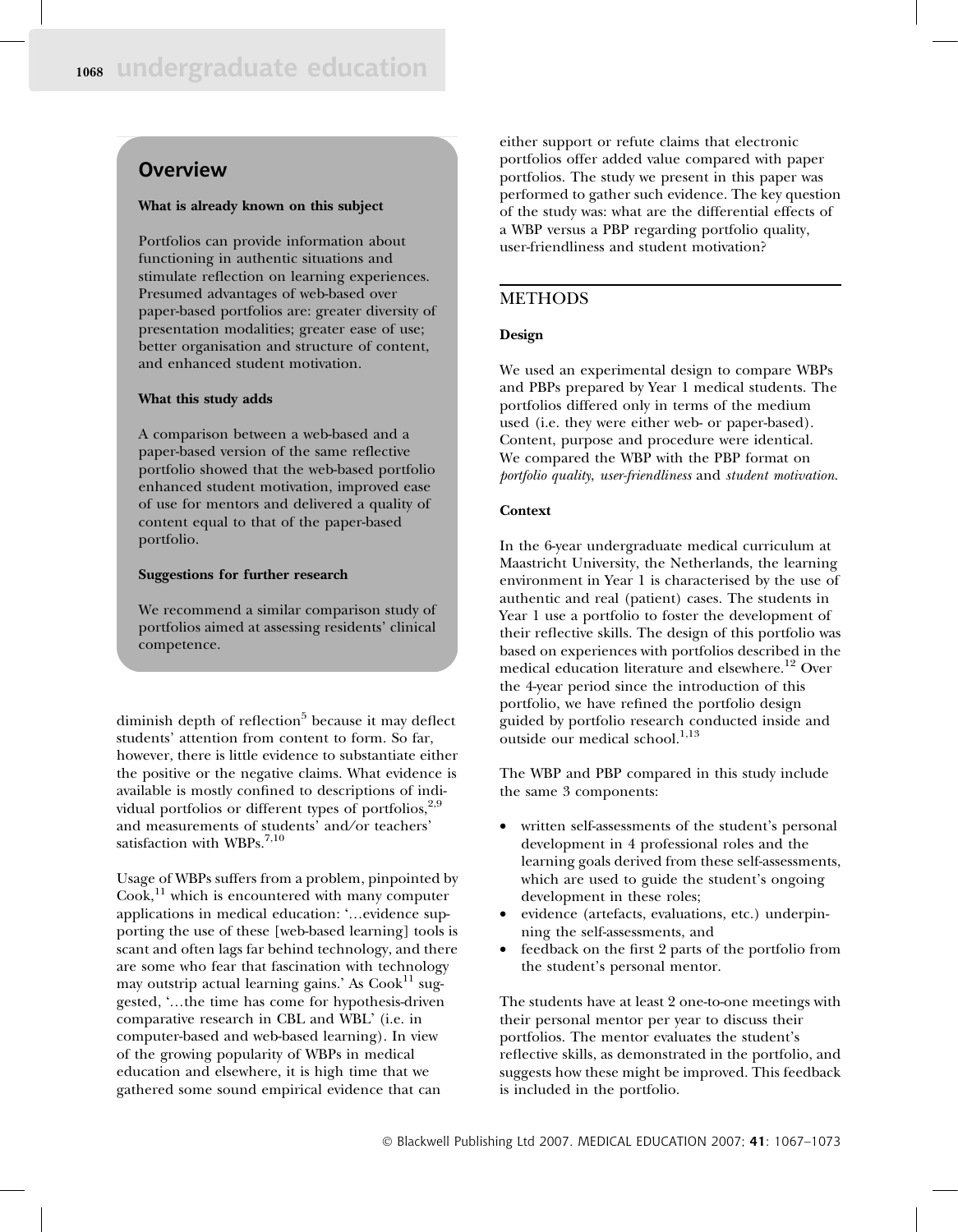On the basis of the portfolio, students' reflective skills are assessed (pass or fail) annually by the portfolio assessment committee. Although all mentors sit on the committee, they do not assess the portfolios of their own mentees. The portfolio and the assessment procedure have been described in detail elsewhere. $12,14$ 

#### Sample

Five of the total of 17 mentors for Year 1 of the undergraduate programme were randomly selected and asked to participate in this study. Participation was voluntary and each of the 5 mentors agreed to participate. Each mentor guides  $2$  groups of  $9-10$ students. One group of each mentor was randomly assigned to use the WBP ( $n = 45$ ) and the other to use the PBP ( $n = 47$ ). The differences in sample size reflect the differences in mentor group size. All students gave informed consent for the use of their portfolios for research purposes.

#### Treatment

The WBP and PBP we compared were homogenous in configuration and instructional methods $^{11}$  (i.e. goals, structure, integration in the learning environment, instruction, coaching and assessment). The only difference was the presentation medium:

- the PBP was presented in an A-4 ring binder with separate sections for the 4 professional roles, and
- the WBP was composed in the portfolio module of the medical school's electronic learning environment (Blackboard Content System), with a digital template for each of the professional roles.

# Data collection

A mixture of methods was used to evaluate portfolio quality, user-friendliness and student motivation (Table 1). We will briefly describe which research

|                       | Portfolio<br>quality | User-<br>friendliness | <b>Student</b><br>motivation |
|-----------------------|----------------------|-----------------------|------------------------------|
| Content analyses      | WBP/PBP              |                       | WBP/PBP                      |
| Student questionnaire |                      | WBP/PBP               | WBP/PBP                      |
| Mentor interviews     | WBP/PBP              | WBP/PBP               |                              |

Table 2 Items on the Modified Portfolio Quality Analysis Scoring **Inventory** 

#### Quality of form and structure

- The portfolio is easy to use and information is easy to find Quality of reflection
- The portfolio looks back to previous entries (i.e. what went wrong before, what went well this time and why, what did I say this time?)
- The analysis of strengths and weaknesses focuses on explanations for both (internal as well as external); the analysis goes beyond a mere listing of facts and situations
- The student has developed logical (following from the analysis of strengths and weaknesses) and clear learning goals in accordance with the SMART principle

#### Quality of evidence

- Whenever possible, statements are consistently supported by evidence
- Different types and sources of evidence are used
- Additional effort put into the portfolio
- The student clearly made an effort to arrange the layout
- The student has put more effort into portfolio content than was strictly required

 $SMARK = specific$ , measurable, acceptable, relevant, time framed

instrument provided information on which aspects of the research question.

#### Content analysis

A slightly modified version of the Portfolio Quality Analysis Scoring Inventory<sup>15</sup> was used for the content analysis of the portfolios. The Inventory was constructed in an earlier study and consists of 15 items derived from interviews with experienced mentors and the literature.<sup>15</sup> The analysis yielded information about portfolio quality and student motivation. For the present study, only the most relevant items of the instrument were used (Table 2). The items were to be rated on a Likert scale of  $1-5$  (1 = definitely not applicable,  $5 =$  definitely applicable).

#### Students' and mentors' perceptions

We developed a short questionnaire to assess students' perceptions regarding user-friendliness and student motivation (Table 3). Items 1–4 were to be rated on a Likert scale of  $1-5$  ( $1 =$  totally disagree,  $5 =$  totally agree).

Mentors' opinions about user-friendliness and portfolio quality were gathered in brief semi-structured interviews with the mentors. The topics addressed in each interview were:

ease of use of the portfolio;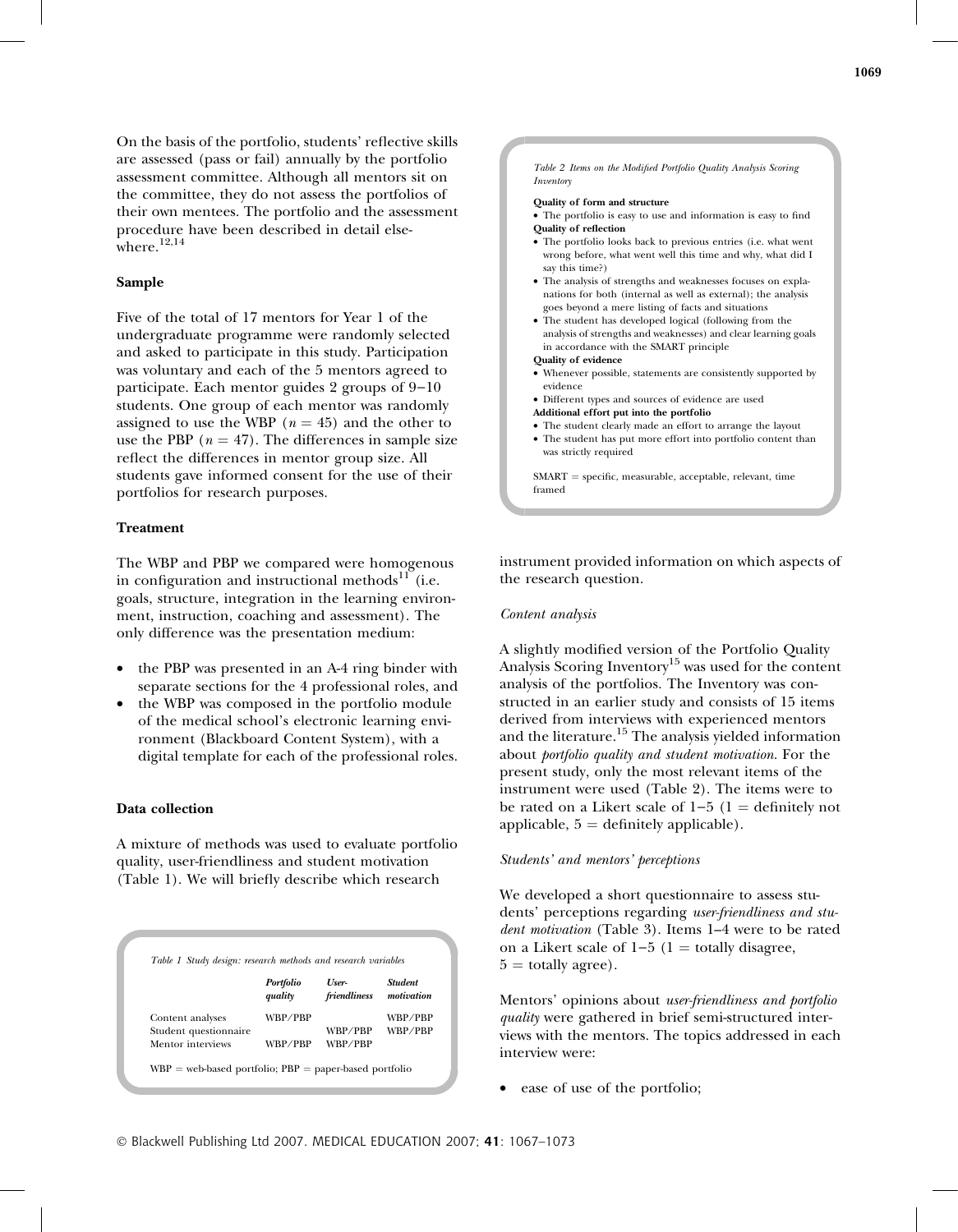Table 3 Student questionnaire about the portfolio's user-friendliness and its effect on students' motivation to work on the portfolio

- The portfolio is easy to use
- 2 I think it is a good thing that my mentor can access my portfolio via the Internet (WBP only)
- 3 I enjoyed working on my portfolio
- 4 I am satisfied with my portfolio
- 5 Would you give a global estimate of the number of hours it took you to prepare your portfolio?

 $WBP = web-based portfolio$ 

- differences in portfolio quality (form and content), and
- preference for portfolio medium.

## Procedure

Each of the 92 portfolios were scored independently by 2 raters using the Portfolio Quality Analysis Rating Inventory. Three raters formed 3 different pairs and each pair scored approximately 61 portfolios. After rating 2 WBPs and 2 PBPs, the raters discussed the criteria in order to enhance inter-rater reliability.<sup>16</sup> Thereafter, they rated the portfolios independently. Rater agreement was analysed using generalisability theory.<sup>17</sup> With 2 raters, the dependability coefficient across items varied from 0.71 to 0.91. Of the 45 students in the WBP group and the 47 students in the PBP group, 42 (93%) and 42 (89%), respectively, filled in the questionnaire after they had completed their Year 1 portfolios. Non-response reflected the absence of students in the week the questionnaire was administered. The first author (EWD) interviewed the 5 mentors and took notes.

#### Data analysis

#### Content analysis

To estimate whether there was an effect of the medium used, (i.e. web versus paper), we investigated differences in portfolio quality and student motivation by analysing the rater pairs' mean ratings for question 1 (Structure), for question clusters 2–4 (Quality of reflection), 5 and 6 (Quality of evidence) and 7 and 8 (Additional effort). Because the portfolios were nested within mentors, the data had a multi-level structure, so the effect of the medium used was estimated by multi-level analysis. The analysis was based on a model defined on 2 levels, level 1 (Portfolio) and level 2 (Mentor), according to:

$$
level 1 : Score_{ij} = \beta_{0j} + \beta_{1j} * Medium + \varepsilon_{ij}
$$
 (1)

$$
level 2 : \beta_{0j} = \gamma_{00} + u_{0j}; \beta_{1j} = \gamma_{10} + u_{1j} \tag{2}
$$

where *Score* refers to the analysed rating; *Medium* is WBP or PBP (coded as 1 and 2); indices  $i$  and  $j$  refer to portfolio *i* and mentor  $\dot{r}$ ,  $\beta_{0i}$  is the level 1 intercept;  $\beta_{1i}$  is the difference in *Score* reflecting the different values of *Medium* (the effect of the medium used);  $u_{0i}$ and  $u_{1i}$  represent (random) mentor effects for the intercept and the slope of the level 1 equation;  $\gamma_{00}$ and  $\gamma_{00}$  are the fixed effects for the level 1 intercept and slope; and  $\epsilon_{ij}$  is the level 1 residual. The computer program MLwiN Version  $1.10^{18}$  was used for multi-level analysis.

## Students' and mentors' perceptions

T-tests were performed to estimate the differences in students' perceptions of student motivation and userfriendliness. Effect sizes were calculated and qualified according to Cohen.<sup>19</sup> We compared the results of the mentor interviews using a cross-case display matrix.<sup>20</sup>

# **RESULTS**

## Portfolio quality

Content analysis

The results of the content analysis (5-point Likert scale) are shown in Table 4.

Table 4 Mean scores (using a 5-point Likert Scale), standard deviations, standard errors and number of respondents for the content analyses of the web-based and paperbased portfolios

| n  | Mean | SD    | SE   | n  |
|----|------|-------|------|----|
|    |      |       |      |    |
| 45 | 4.0  | 0.77  | 0.11 | 47 |
| 45 | 4.1  | 0.68  | 0.10 | 47 |
| 45 | 4.1  | 0.73  | 0.11 | 47 |
| 45 | 2.7  | 0.54; | 0.08 | 47 |
|    |      |       |      |    |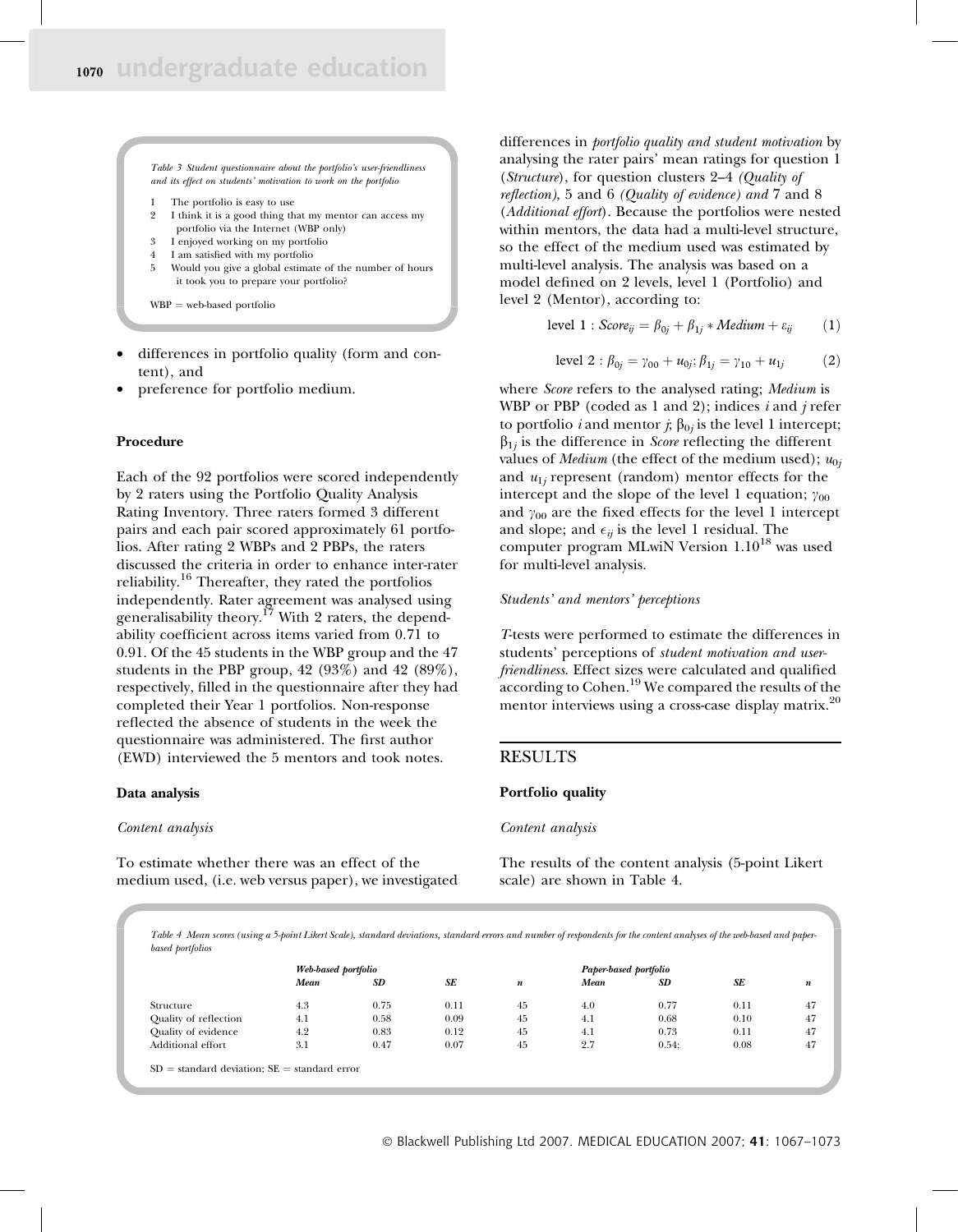The multi-level analysis according to the model specified in Equation 1–2 showed a significant effect of portfolio medium for Additional effort: the WBP scored 0.39 higher than the PBP (joint chi-square test,  $P < 0.05$ ). The corresponding effect size is 0.76, which is considered large. $^{19}$ 

For the clusters Structure, Quality of reflection and Quality of evidence, no significant effects of the portfolio medium were found, although the WBP had considerably, albeit not significantly, higher scores for Structure compared with the PBP. No significant effects for mentor were found.

#### Mentors' perceptions

The mentors observed no differences between the WBP and PBP with regard to content, except that more visuals were included in WBPs.

#### User-friendliness

#### Mentors' perceptions

The 5 mentors were unanimous in their appraisal of the WBPs as easier to read. The reason they gave was that they did not have to leaf through the WBPs when they were looking for specific evidence. Hyperlinks made the WBPs easy to navigate. The mentors also indicated that looking for specific evidence took more time in the PBPs than in the WBPs. One mentor said:

-…in a paper portfolio I sometimes really have to search the appendices of the portfolio for the evidence the student refers to in the reflections. In the electronic portfolio I just click the hyperlink to go to the relevant evidence. (Mentor 3)

Access from different locations was also cited as a positive point:

-I usually read the portfolios outside office hours. Therefore, it is nice that I can access the portfolios from my PC at home and don't have to carry the ringbinders between the faculty and home.' (Mentor 1)

# Students' perceptions

The 2 student groups did not differ significantly in their evaluations of ease of use or enjoyment in working with the portfolios. The WBP group did not consider their format portfolio more user-friendly than that of the PBP group, but they did consider it

advantageous that their mentors could access portfolios via the Internet (mean  $= 4.1$ , standard deviation  $[SD] = 1.0$ .

#### Student motivation

#### Students' perceptions

The WBP group spent significantly more time preparing their portfolios (WBP mean  $= 15.4$  hours,  $SD = 7.6$ ; PBP mean = 12.2 hours,  $SD = 5.7$ ;  $t = 2.1$ ,  $P = 0.05$ ). This difference is of moderate practical importance, with an effect size of 0.46, which is considered a medium-sized effect. The 2 groups did not differ significantly in terms of satisfaction with their respective formats.

## **DISCUSSION**

We investigated the effects of the medium used (i.e. web or paper), on *portfolio quality*, *user-friendliness and* student motivation. There was no significant difference between formats for 3 out of 4 portfolio qualities. Any apprehension that WBPs might induce more superficial reflection was not confirmed by the results. However, the quality of the WBPs was not superior to that of the PBPs, so claims that students provide better and more diverse evidence in WBPs were equally unconfirmed. Both types of portfolio yielded a highly satisfactory quality of both reflection and supporting evidence. Structure differed, but not significantly so, although it was rated considerably more highly for WBPs than for PBPs.

The WBP scored significantly higher than the PBP on Additional effort. The students added more personal touches to WBP content and form. Moreover, they spent significantly more time on WBPs than on PBPs. This more substantial time investment in WBPs compared with PBPs cannot be explained by extra effort required for electronic presentation of the portfolio. The students were quite familiar with the electronic learning environment, and WBPs and PBPs take similar amounts of time to construct. Possibly, electronic presentation of the portfolio motivates the students and encourages them to spend more time on the portfolio. Several authors have stated that WBPs can have a motivating effect on students.<sup>5,21</sup> Students are thought to enjoy presenting WBPs, which probably motivates them and enhances their sense of ownership.

The interviews showed that the mentors were unanimous in their appreciation of the greater ease of use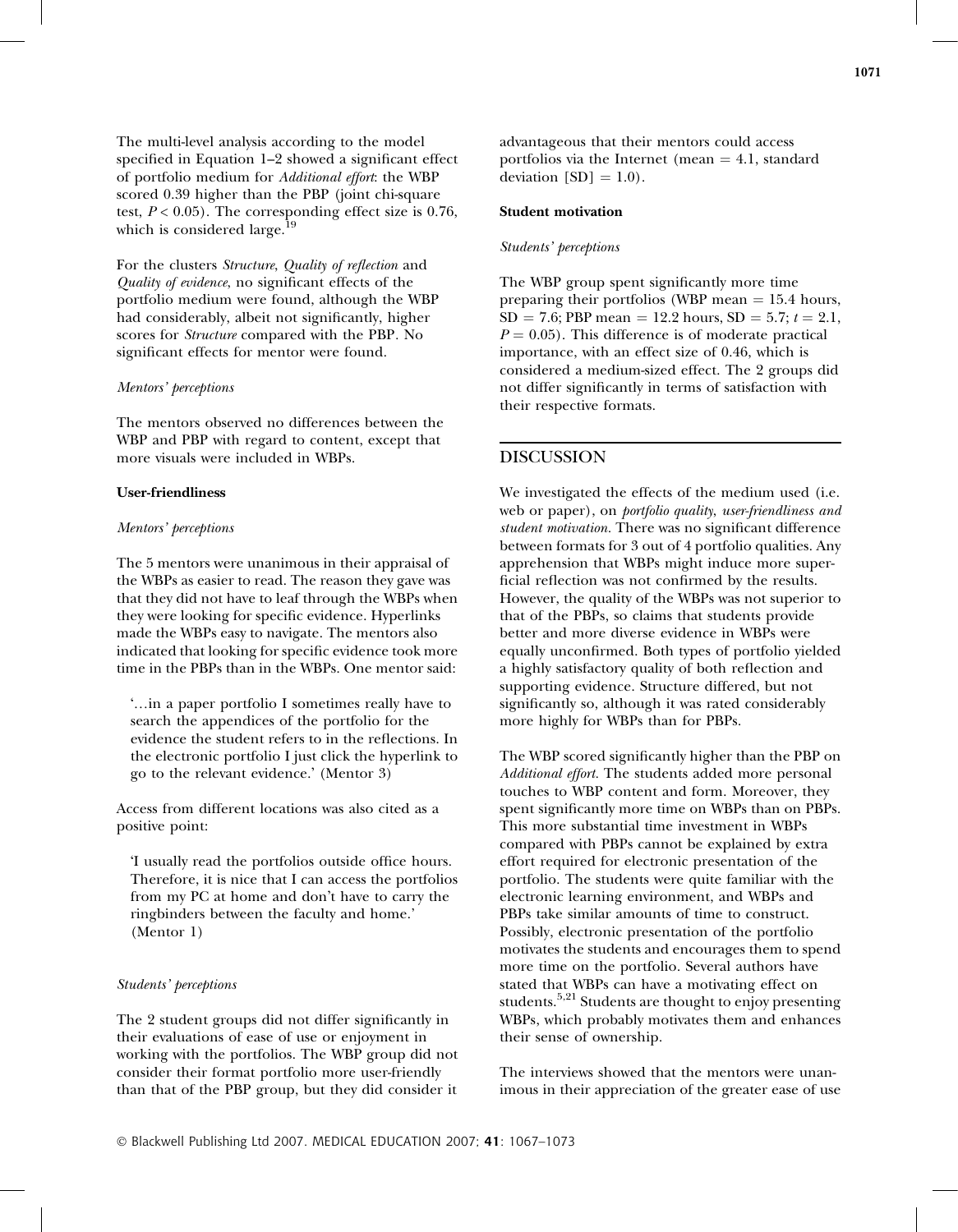of WBPs. They mentioned that information was easy to locate without having to turn pages to find certain content and that the portfolios could be accessed from different locations, citing these as the reasons they preferred the WBP. Other authors have also reported the user-friendliness of electronic portfolios.7,8 Tutors appreciated the easy electronic access and reduction in the amount of paper used.<sup>7</sup> However, the same authors also reported certain situations that make WBPs less user-friendly than PBPs. For instance, limited computer access in the workplace cancels out the advantages of user-friendliness and may even have an opposite effect. The students in our study rated WBPs and PBPs equally in terms of user-friendliness.

What are the implications of the findings of this study? Ownership and motivation have been regarded as crucial factors for effective portfolio use.<sup>22</sup> Students have generally reported that maintaining portfolios takes up a great deal of time.<sup>23</sup> Moreover, students are generally not very keen to engage in self-reflection and do not readily do so of their own accord. $24,25$  In light of these reports, it seems important that the students in our study spent more time on the WBPs and showed a greater sense of ownership of portfolios in this format with respect to both form and content. This suggests that web-based presentation may enhance acceptance of portfolios among students.

The increased user-friendliness of WBPs for mentors can be viewed in the same light. Support by coaches has been shown to be a crucial factor in effective portfolio use.13,26 For teachers, reading portfolios can make heavy claims on already limited time. The mentors in this study said that WBPs were easier and quicker to read than PBPs. We think this is a strong argument in favour of WBPs. With regard to content, there were no differences to support arguments in favour of or against either type of portfolio. Apparently, the quality of portfolio content is not affected by the presentation medium.

Although we did not explicitly investigate this, the study appears to provide support for the reliability of the assessment of the quality of portfolios, as we found acceptable levels of agreement between the raters (0.71–0.91). Another interesting finding is that the mentors had no significant impact on portfolio quality. This may suggest that the mentor training and peer assessment meetings that are regularly organised for mentors at Maastricht Medical School promote uniformity in the way mentors coach their students.

A striking finding is that reflection was rated quite highly for both types of portfolio (4.1 on a 5-point scale). Very different experiences with reflective portfolios have been reported in the literature. Pearson and Heywood<sup>26</sup> reported that the majority of registrars and their trainers failed to use the portfolio for reflection, as was intended. Most of the students in our study succeeded in producing a reflective portfolio of very satisfactory quality. This may be explained by the portfolio in our study meeting a number of conditions for effective portfolio usage, such as mentoring, a portfolio structure that stimulates reflection, and an adequate assessment procedure.<sup>13</sup>

A limitation of this study is that the students themselves were unable to compare WBPs and PBPs because each student used only 1 type of portfolio. Another limitation concerns the relatively small sample size of 5 mentors and 92 students for the survey part of the study (students' and mentors' perceptions). The results of the survey should therefore be interpreted with caution.

Finally, portfolios are used for a variety of purposes in medical education. The portfolio examined in our study was expressly aimed at stimulating reflection in Year 1 medical students. A similar study of a portfolio aimed at assessing residents' clinical competence may yield very different outcomes.

In summary, the WBP enhances student motivation, improves ease of use for mentors and delivers a quality of portfolio content equal to that of the PBP. These outcomes of our comparison between a web-based and a paper-based portfolio appear to warrant an overall conclusion in favour of the web-based format.

Funding: none.

Conflicts of interest: none. Ethical approval: not required.

# **REFERENCES**

1 Carraccio C, Englander R. Evaluating competence using a portfolio: a literature review and web-based

Contributors: all authors contributed to the study design and data analyses, and the drafting and revision of the paper. All authors approved the final version of the manuscript.

Acknowledgements: the authors thank Mereke Gorsira for help in improving the English language in the paper, and Karlijn Overeem, Jonne van der Zwet and Elise Zijp for their contributions to this study.